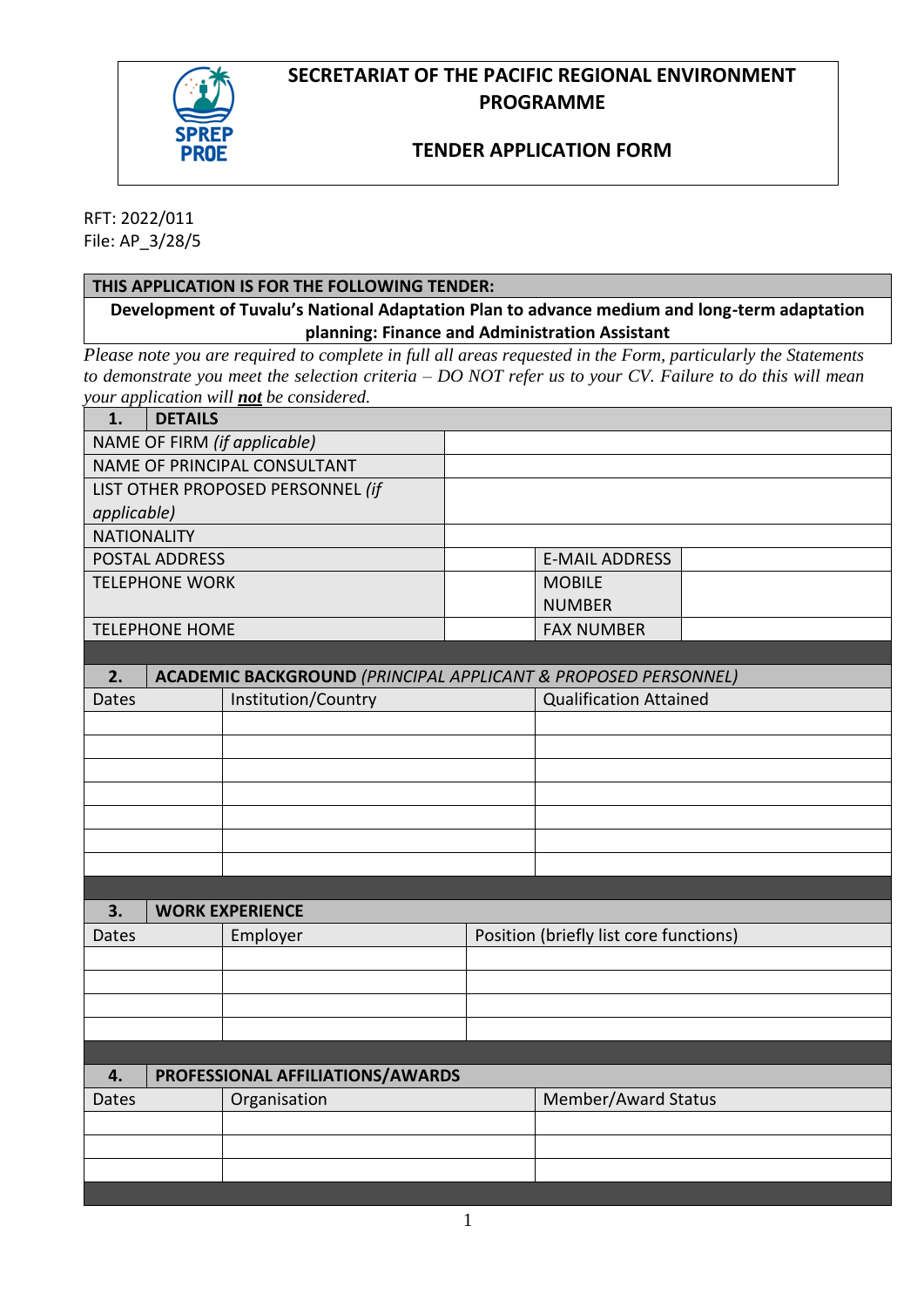| 5.                                    | PROFESSIONAL REFEREES (List at least 3 including the most recent relevant to this job)    |          |                                                                                           |  |
|---------------------------------------|-------------------------------------------------------------------------------------------|----------|-------------------------------------------------------------------------------------------|--|
| Name                                  |                                                                                           | Position | <b>Organisation &amp; Contact Details</b>                                                 |  |
|                                       |                                                                                           |          |                                                                                           |  |
|                                       |                                                                                           |          |                                                                                           |  |
|                                       |                                                                                           |          |                                                                                           |  |
|                                       |                                                                                           |          |                                                                                           |  |
|                                       |                                                                                           |          |                                                                                           |  |
| 6.                                    | STATE HOW YOU MEET EACH SELECTION CRITERIA                                                |          |                                                                                           |  |
| <b>CRITERIA 1:</b>                    |                                                                                           |          |                                                                                           |  |
|                                       | The Consultant must currently reside in Funafuti and have legal status to work in Tuvalu. |          |                                                                                           |  |
|                                       |                                                                                           |          |                                                                                           |  |
|                                       |                                                                                           |          |                                                                                           |  |
|                                       |                                                                                           |          |                                                                                           |  |
|                                       |                                                                                           |          |                                                                                           |  |
|                                       |                                                                                           |          |                                                                                           |  |
|                                       | <b>CRITERIA 2: Technical Proposal</b>                                                     |          |                                                                                           |  |
| i.                                    | A university degree in accounting, economics or environmental management (15%)            |          |                                                                                           |  |
|                                       |                                                                                           |          |                                                                                           |  |
|                                       |                                                                                           |          |                                                                                           |  |
|                                       |                                                                                           |          |                                                                                           |  |
|                                       |                                                                                           |          |                                                                                           |  |
|                                       |                                                                                           |          |                                                                                           |  |
|                                       | <b>CRITERIA 2: Technical Proposal</b>                                                     |          |                                                                                           |  |
|                                       |                                                                                           |          |                                                                                           |  |
| ii.                                   | A minimum of 3 years of relevant experience in a field related to climate change. (15%)   |          |                                                                                           |  |
|                                       |                                                                                           |          |                                                                                           |  |
|                                       |                                                                                           |          |                                                                                           |  |
|                                       |                                                                                           |          |                                                                                           |  |
|                                       |                                                                                           |          |                                                                                           |  |
|                                       |                                                                                           |          |                                                                                           |  |
|                                       | <b>CRITERIA 2: Technical Proposal</b>                                                     |          |                                                                                           |  |
|                                       |                                                                                           |          |                                                                                           |  |
| iii.                                  |                                                                                           |          | Experience working with project finance and management, project procurement requirements, |  |
|                                       | business administration and project administration. (35%)                                 |          |                                                                                           |  |
|                                       |                                                                                           |          |                                                                                           |  |
|                                       |                                                                                           |          |                                                                                           |  |
|                                       |                                                                                           |          |                                                                                           |  |
|                                       |                                                                                           |          |                                                                                           |  |
| <b>CRITERIA 2: Technical Proposal</b> |                                                                                           |          |                                                                                           |  |
|                                       |                                                                                           |          |                                                                                           |  |
| iv.                                   | Work experience with international /regional /national organizations. (15%)               |          |                                                                                           |  |
|                                       |                                                                                           |          |                                                                                           |  |
|                                       |                                                                                           |          |                                                                                           |  |
|                                       |                                                                                           |          |                                                                                           |  |
|                                       |                                                                                           |          |                                                                                           |  |
|                                       |                                                                                           |          |                                                                                           |  |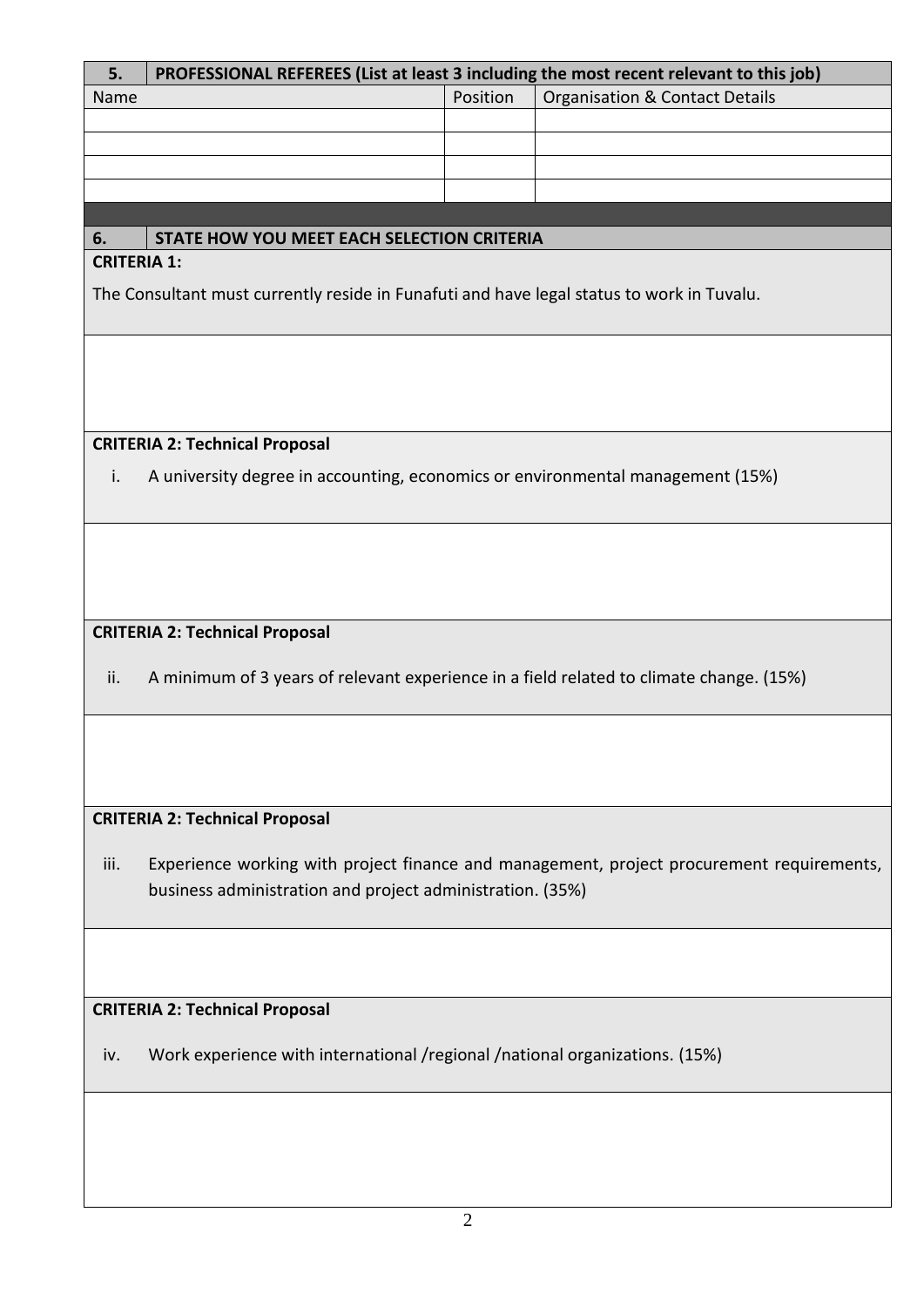## **CRITERIA 3:**

Detailed financial proposal in USD (20%). Outline all costs associated with the undertaking of activities including professional fees and miscellaneous costs inclusive of all taxes

| <b>GENERAL INFORMATION</b><br>7.                                  |  |  |
|-------------------------------------------------------------------|--|--|
| Declaration of close relations to any individual                  |  |  |
| who is currently employed at SPREP. Please                        |  |  |
| list name/s and nature of relationship.                           |  |  |
|                                                                   |  |  |
| Declaration Tenderer has no association with                      |  |  |
| criteria, including bankruptcy,<br>exclusion                      |  |  |
| insolvency or winding up procedures, breach                       |  |  |
| of obligations relating to the payment of taxes                   |  |  |
| or social security contributions, fraudulent or                   |  |  |
| negligent practice, violation of intellectual                     |  |  |
| property rights, under a judgment by the                          |  |  |
| professional<br>misconduct<br>court,<br>grave                     |  |  |
|                                                                   |  |  |
| including<br>misrepresentation,<br>corruption,                    |  |  |
| participation in a criminal organisation,                         |  |  |
| money laundering or terrorist financing, child                    |  |  |
| labour and other trafficking in human beings,                     |  |  |
| deficiency in capability in complying main                        |  |  |
| obligations, creating a shell company and                         |  |  |
| being a shell company.                                            |  |  |
|                                                                   |  |  |
| Declaration Tenderer (and other proposed                          |  |  |
| personnel) have not been charged with any                         |  |  |
| child related offences                                            |  |  |
| Discipline Record (list past employment                           |  |  |
| disciplinary cases or criminal convictions, if                    |  |  |
| any)                                                              |  |  |
|                                                                   |  |  |
| 8.<br>ANY OTHER ADDITIONAL INFORMATION APPLICANT WISHES TO SUBMIT |  |  |
|                                                                   |  |  |
|                                                                   |  |  |
|                                                                   |  |  |
|                                                                   |  |  |
|                                                                   |  |  |
| <b>HOW DID YOU LEARN ABOUT THIS TENDER?</b><br>9.                 |  |  |
|                                                                   |  |  |
|                                                                   |  |  |
|                                                                   |  |  |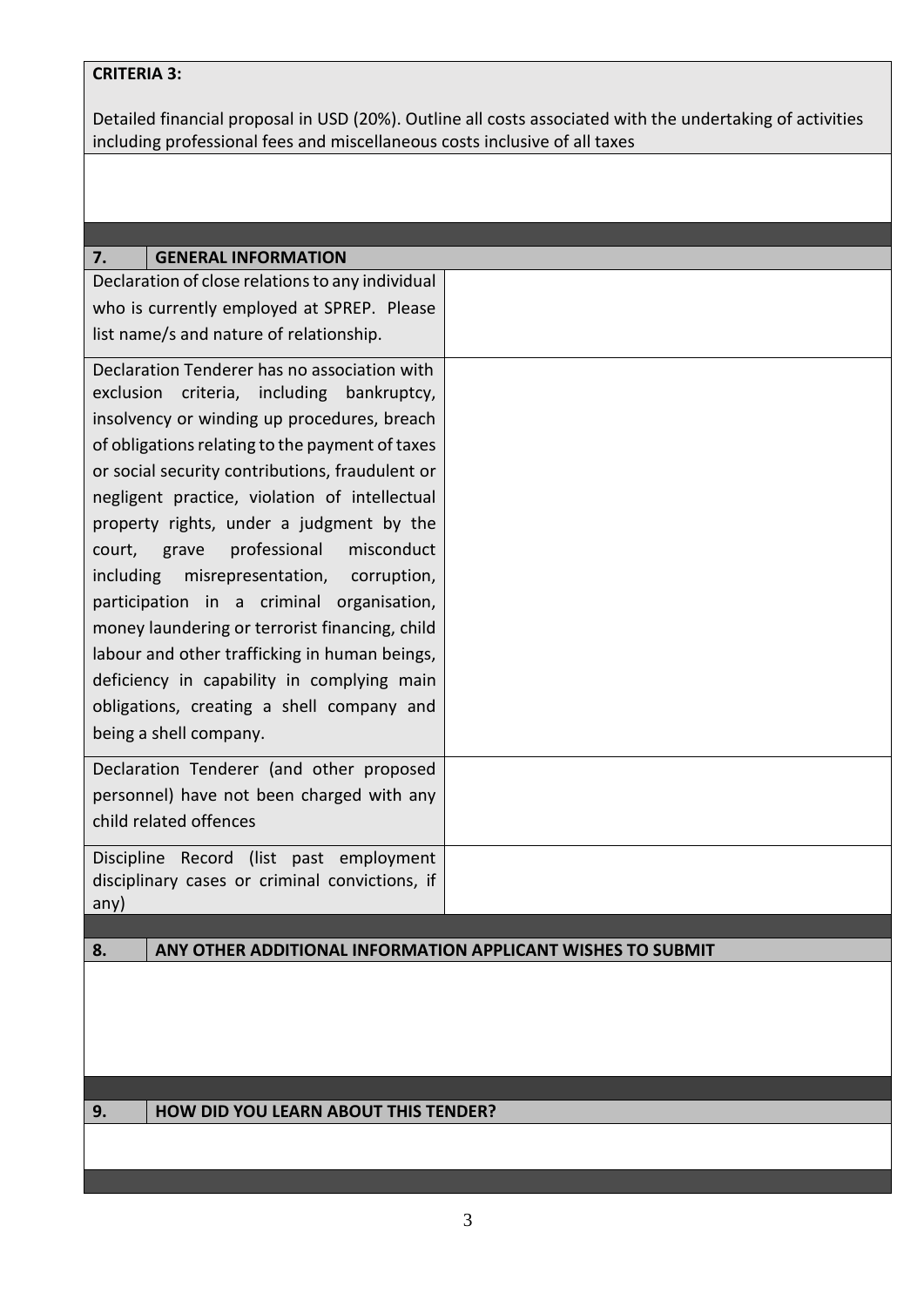| 10.              | <b>CERTIFICATION &amp; AUTHORISATION:</b><br>All information submitted herewith is true and correct. SPREP has the authority to seek                                                                                                                                              |             |  |  |
|------------------|-----------------------------------------------------------------------------------------------------------------------------------------------------------------------------------------------------------------------------------------------------------------------------------|-------------|--|--|
|                  | verification of any information provided.<br>By signing this application form you are indicating your agreement to SPREP's Standard Terms<br>and Conditions outlined in the Contract for Services (attached). SPREP Standard Contract<br>Terms and Conditions are non-negotiable. |             |  |  |
|                  |                                                                                                                                                                                                                                                                                   |             |  |  |
|                  |                                                                                                                                                                                                                                                                                   |             |  |  |
| <b>Signature</b> |                                                                                                                                                                                                                                                                                   | <b>Date</b> |  |  |

# **The following documents must be attached to this Tender application form:**

- Curriculum Vitae Principal Consultant & Proposed Personnel
- Business licence
- Any other relevant information to support this tender application.